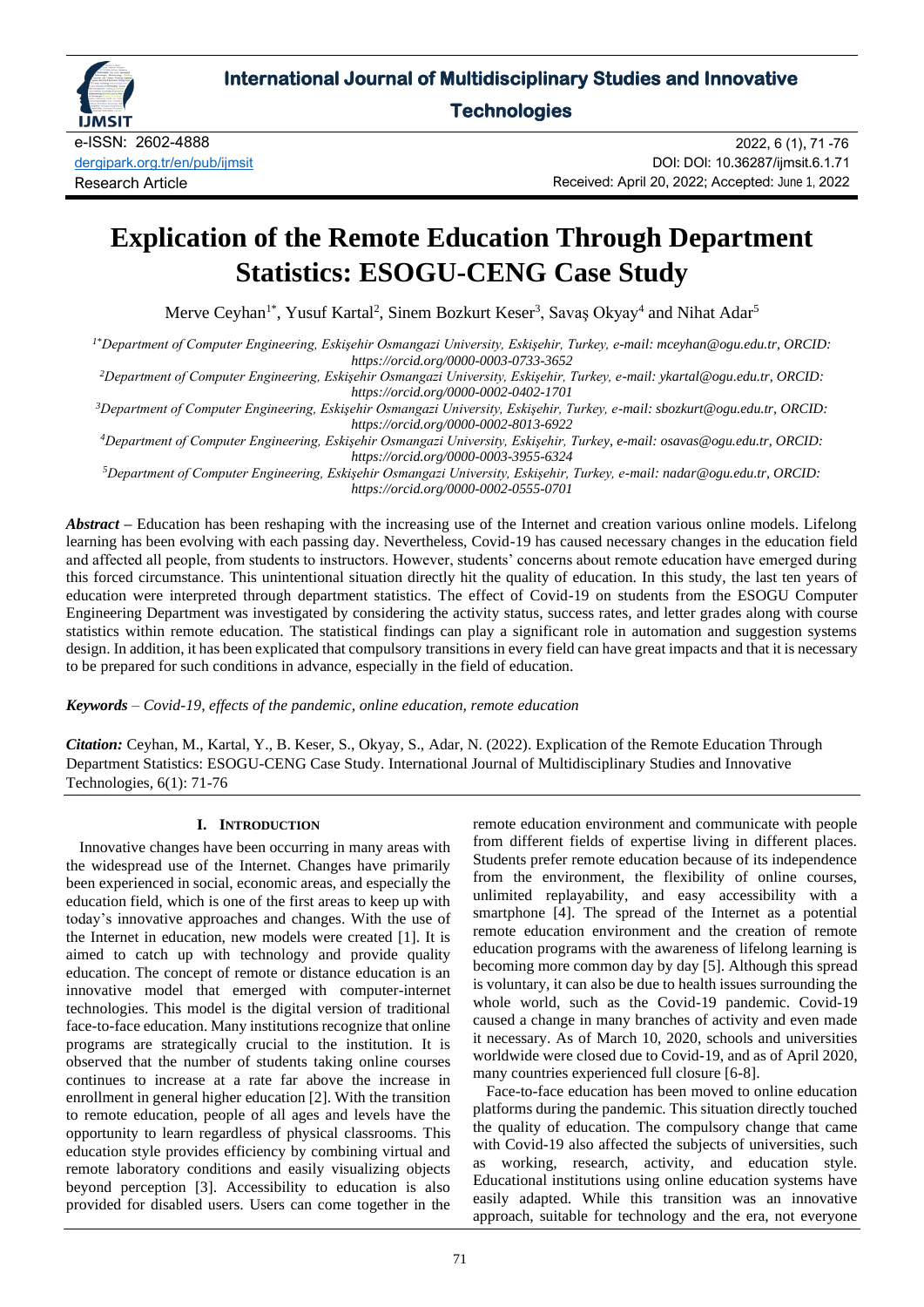was equally ready for it [9]. Students' concerns about online education platforms, such as access speed, reliability, timely delivery of video information technology, course management, communication and interaction, and technical support, have emerged [10]. In the institutions that do not use distance education, problems such as infrastructure inadequacies, internet problems, insufficient knowledge of the personnel about distance education were encountered. It also has other technical requirements such as the design and preparation of e-learning environments, internet bandwidth, and device incompatibilities [11]. These adverse situations have caused the expected efficiency from education, dissatisfaction with students, and prejudice against online platforms. Institutions and students have preferred remote education according to its advantages and disadvantages. However, during the Covid-19 period, choices turned into obligations. With the spread of the pandemic, distance education has become a necessity.

Preparing data for analysis and processing is essential in an automation or recommender system. Interpretation of student data is equally important in the design of course recommendation systems, especially during the transition period to the pandemic. In this study, the effect of the pandemic period on student success was examined through a semester perspective. The pandemic effects on student grades were examined from term to term. The face-to-face and remote education were analyzed comparatively. It has been seen that the obtained results and comments can play a significant role in course/student automation and suggestion systems design.

#### **II. MATERIALS AND METHOD**

In this study, the statistics of the Eskişehir Osmangazi University Computer Engineering Department (ESOGU-CENG) were utilized. The data of the last ten years regarding the semesters between 2010/11-Fall and 2020/21-Spring were analyzed. Nevertheless, summer terms were not included. The dataset involves anonymized student and course information for both face-to-face and remote education semesters [12]. There was a transition to remote education in the 2019/20 education period with the onset of the Covid-19 pandemic. Fig. 1 illustrates the forced transition and the remote education period due to Covid-19 through the dataset in practice.

The grading system for letter grades DD, DC, CC, CB, BB, BA, and AA ranges from 1 to 4, and increases by 0.5 for each letter grade, respectively. FF is not a valid passing grade, and its numerical value is zero. Moreover, for non-credit courses, there are two grades, YT and YZ, respectively, pass and fail.



Fig. 1. The Covid-19 period in education through the dataset

#### **III.RESULTS AND DISCUSSION**

While interpreting the data according to the research questions, it was handled in three main perspectives. Details of these approaches are presented in Figures 2-4 as student, course, and performance statistics, respectively. Within the framework of the curriculum, the courses offered in the fall and spring semesters are fixed. For this reason, a semesterbased analysis was carried out while conducting the course and performance analysis, nearly for all subplots.

#### *A. Student Perspective*

With the first effect of the pandemic, an increase in the number of new enrollments for students of both genders is seen in Fig. 2 (a). The number of new students shows a general increase until the 2015/16 academic year. Between the 2015/16 and 2018/19 academic years, there has been a decrease in the number of female students in particular. With the first effect of the pandemic, an increase in the number of new enrollments for both male and female students is seen. This shows that distance education does not have a negative effect on the number of students.

According to Fig. 2 (b), the number of active students has increased continuously every year. Considering the fall and spring semesters separately, the high number of graduations in the fall semester causes a decrease in the number of active students in the spring semester. The number of active students increases with the course taken in the fall semester. Especially after the transition to distance education, there is a higher increase in the first fall semester compared to previous years. It may result from students thinking that they can attend classes more comfortably and flexibly with distance education. Besides, students who could not continue their education due to financial difficulties and were in the position of passive students due to accommodation problems were able to switch to active student status with the distance lessons.

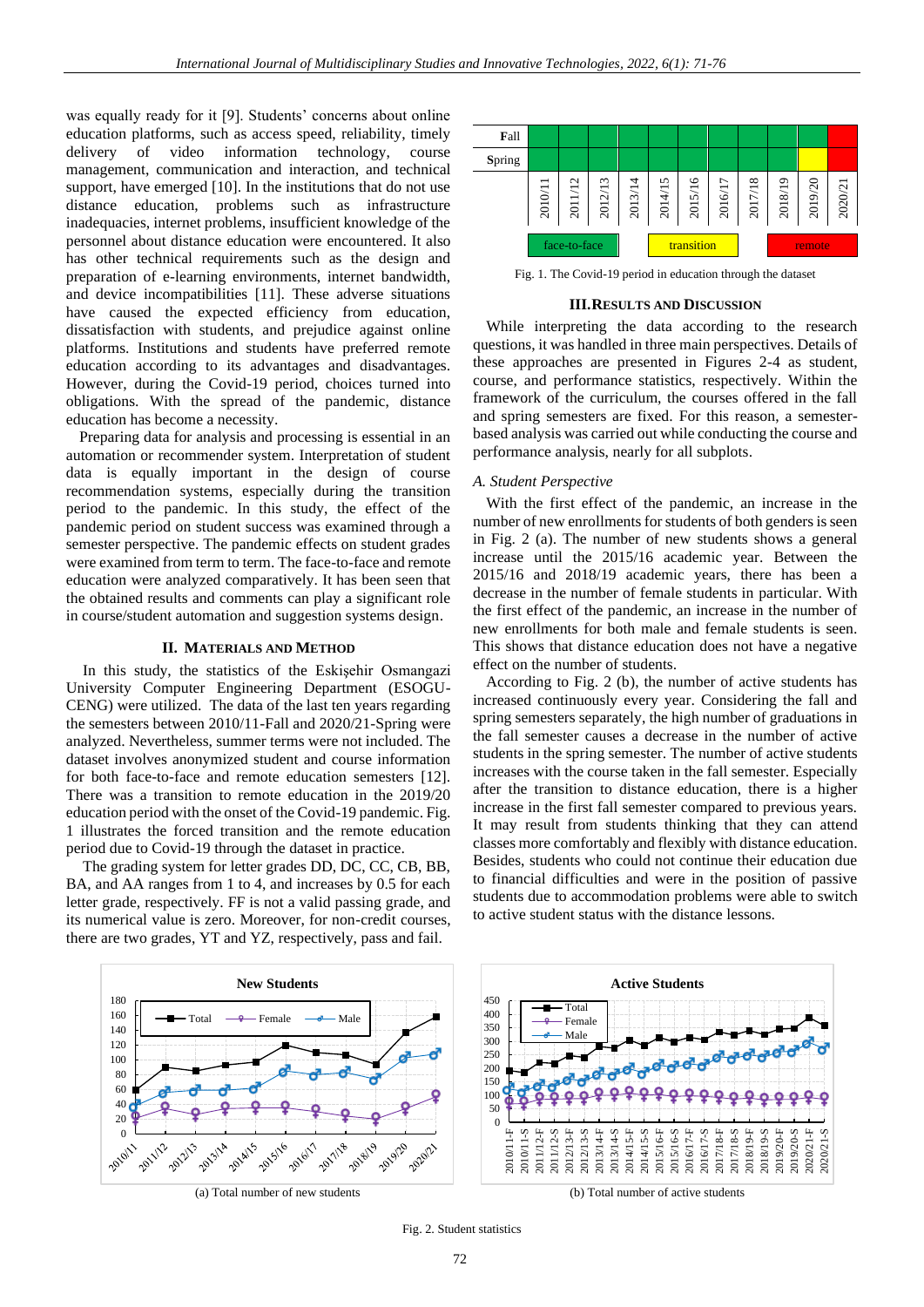# *B. Course Perspective*

Considering the number of courses during the pandemic, it can be deduced that there is a noticeable decrease. Figure 3 (a) shows that with Covid-19 (starting with the 2019/20-F), the number of courses opened has decreased with the opportunity to conduct courses remotely. Before distance education, there were courses that students demanded intensely but could not take due to physical classroom capacity and laboratory facilities. With distance education, students' preference for these courses may have caused fewer or no-preferred courses to be not opened. In addition, reducing the courses to a single online class may also be effective in this decrease.

When the effect of the number of courses opened is reduced to the types of courses, there has been a serious decrease in the number of compulsory courses, as can be seen in Fig. 3 (b). This can be explained by the elimination of physical classroom capacity constraints with online education and the reduction of compulsory courses to a single class. Besides, it is seen that there is a decrease in the number of technical courses and an increase in the number of non-technical courses. This may be due to the fact that students want to reduce the number of responsible courses by taking courses that are not directly related to the department they are studying in and do not contain technical knowledge but have an impact on graduation. In addition, they want to take technical elective courses that will contribute greatly to their professional development, with face-to-face training in case the pandemic disappears.

As seen in Fig. 3 (c), the highest decrease is observed in the number of courses offered in English when analyzing the courses based on the language. Apart from the non-technical elective German course itself, there is no other course whose language is German. Therefore, one increase in the number of courses taught in German can be ignored. However, students may have decided to take Turkish lessons as easier to understand. The decrease in the total number of courses in Figure 3 (a) with the transition to distance education may explain the decrease in the number of Turkish courses offered in Figure 3 (c).

According to Fig. 3 (d), before the transition to distance education, it was not possible to draw a definite conclusion about the increase or decrease in the number of courses offered on a class basis. However, with the decrease in the total number of courses offered through distance education, it is seen that there is also a decrease in the number of courses offered on a class basis.

### *C. Grade and Performance Perspective*

Considering the students' success, letter grades can be seen properly improved; however, the GPAs cannot be clearly classified. Total grade counts in different semesters are shown in Fig. 4 (a). In this subplot, although there is a periodic increase in the number of courses taken by students for the first time in both the Fall and Spring semesters, it is seen that the increase is higher in percentage with the pandemic (starting with 2019/20-F). Moreover, the number of courses students retake in the 2020/21-F semester is higher than in the 2020/21-S semester. This situation can be explained by the increase in the number of courses students re-take at the beginning of the pandemic.

Fig. 4 (b) shows the counts for Mandatory, Technical Elective, and non-Technical Elective courses. This graph shows that there has been an increase in the number of courses taken for the first time as of the 2018/19-F term. The Covid-19 period did not greatly affect a student's taking a course for the first time. However, considering the number of courses taken again, there has been an increase in the number of courses taken again from the 2019/20-F Covid-19 transition period to the 2020/21-F term. With the 2020/21-S term, the number of courses students take again has decreased.

Grade percentage values are given in Figure 4 (c). In this graph, an increase was observed in the number of students with especially high letter grade values in the fall semester. In the spring semester, an increasing-decreasing variable situation was observed for all letter grades. In particular, the percentage increases that started with the 2019/20-F period doubled during the Covid-19 period, and the percentages of students taking AA increased significantly. Although the similar situation is not as high as the change in the percentages of students taking AA, it was also observed in the percentages of BA letter grades during the Covid-19 period. Due to these increases, there has been a decrease in the percentage of students who received DC+DD letter grades, which can be considered below the average. Despite this success, an increase was detected in the number of students who received FF for the same semester. Although the percentage of students who failed the course by taking FF started to decrease, the biggest decreases coincided with the Covid-19 period. This shows that there has been an increase in student success percentages and a decrease in school dropout rates during the Covid-19 period. This situation can be explained by the fact that students focus on their success in education together with the restrictions on going out due to the pandemic.

The letter grade percentages of the courses that the students take as non-credit and evaluate as pass (YT) or fail (YZ) are given in Fig. 4 (d). Although the number of courses opened in the semester varies, the percentages show that the YT grade percentages decreased at low rates until the 2018/19-S period. As of 2019/20-F, there has been an increase in YT letter grade rates until the 2020/21-S period. While there was an increase in YT course grade rates, students' YZ grade rates decreased. This shows that the success rates of students in non-credit courses have increased during the Covid-19 period or that students pass the courses more easily.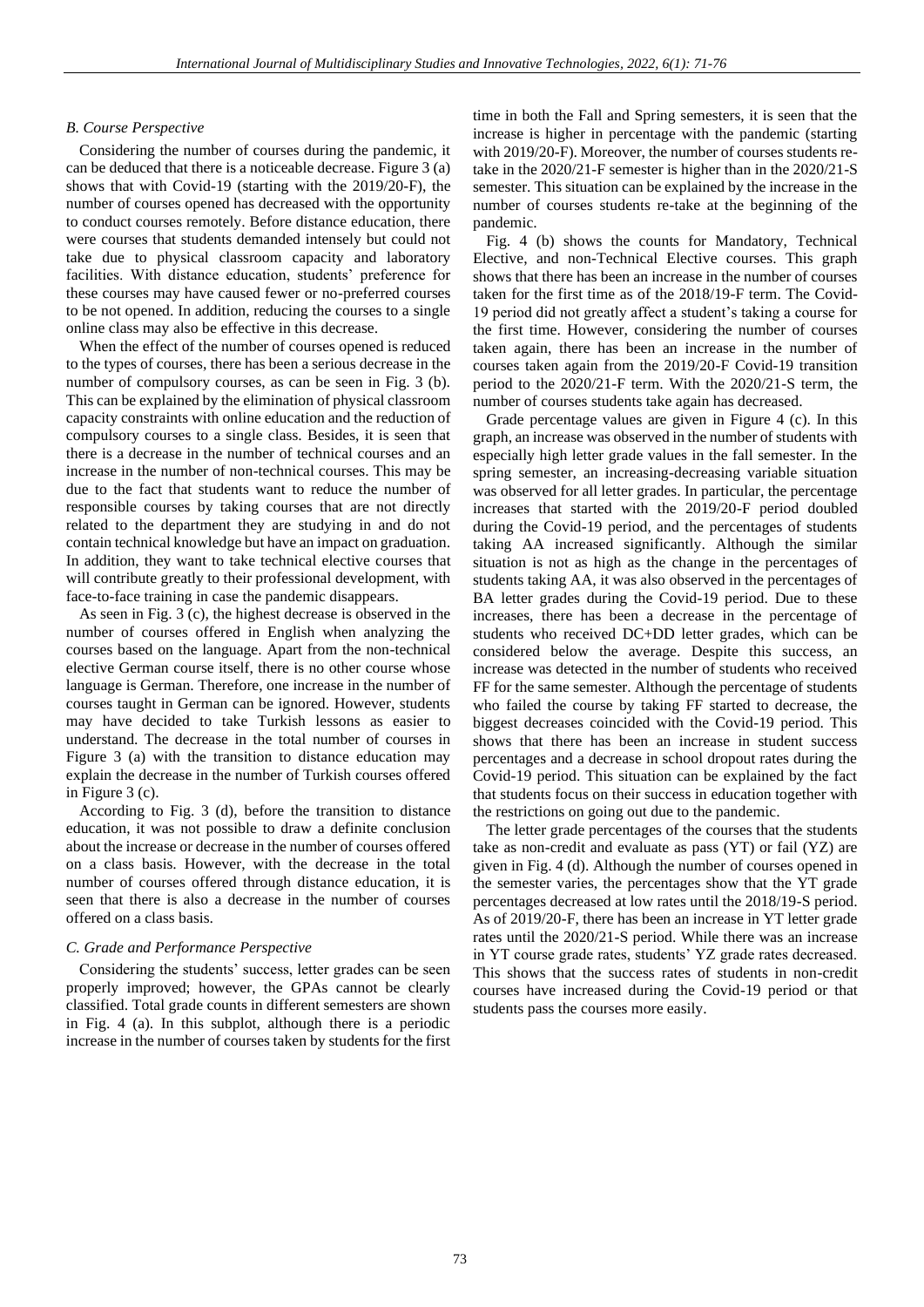





(b) Course type counts in different semesters



(c) Course language counts in different semesters



Fig. 3. Course statistics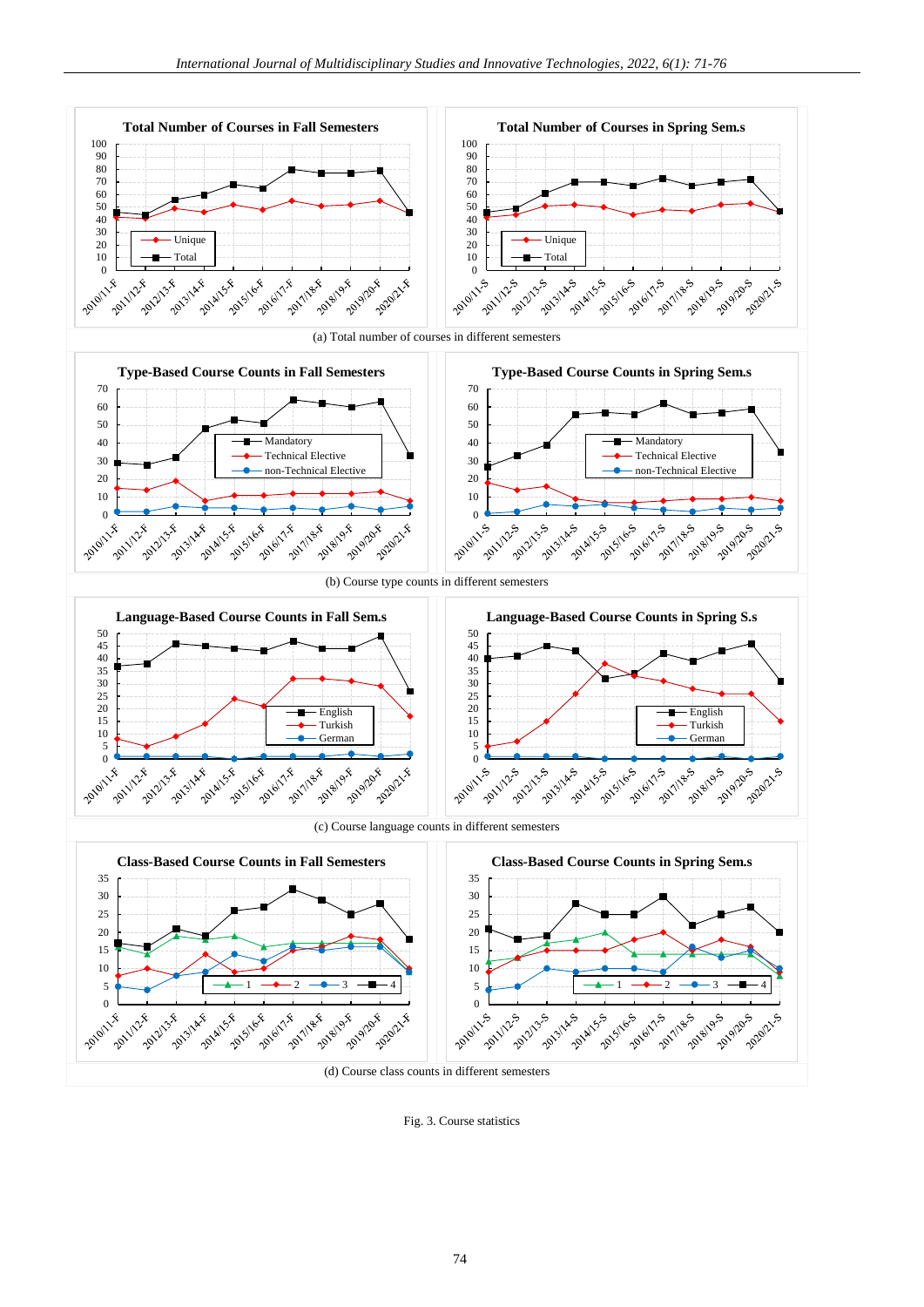

Fig. 4. Grade and performance statistics